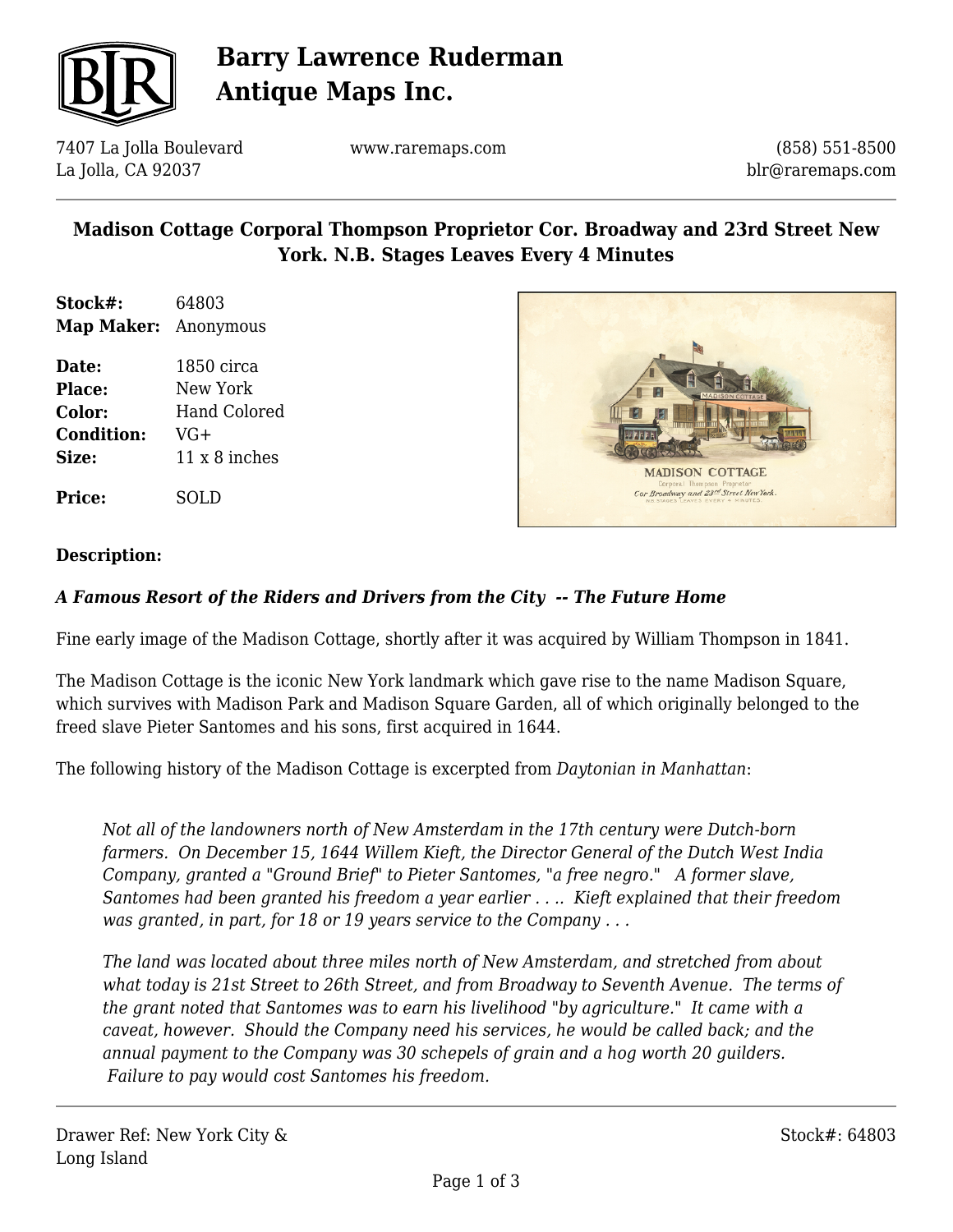

# **Barry Lawrence Ruderman Antique Maps Inc.**

7407 La Jolla Boulevard La Jolla, CA 92037

www.raremaps.com

(858) 551-8500 blr@raremaps.com

### **Madison Cottage Corporal Thompson Proprietor Cor. Broadway and 23rd Street New York. N.B. Stages Leaves Every 4 Minutes**

*Pieter's sons, Lucas and Solomon inherited the farm on October 18, 1667. At some point they had changed their surname, taking the Anglicized form of their father's first name, Peters.*

*The two men were more than dirt farmers. Historian I. N. Phelps Stokes, in his 1928 The Iconography of Manhattan Island, noted "These two negros [sic], Lucas and Solomon Peters, became well known in the colony. Lucas was a physician." He added that the land "was a long way from the city and evidently a wild and rough parcel."*

*In 1703 the Governor's Council ordered that a "proper highway, four rods wide" be laid out, known as the Bloomingdale Road . . . through the Peters farm. It would later be renamed Broadway.*

*Upon Solomon Peters's death, the farm passed to his wife and children. They sold it in 1716 to merchant John Horne for 110 pounds, or \$275. According to Stokes, by now the property had increased to 30 acres, extending to approximately what would be 31st Street.*

*Exactly when the farmhouse was constructed is unclear. A substantial frame building, it reflected distinct Dutch influence. The Ratzer Map of New York City in 1767 showed the house and gardens sitting about 200 feet west of the present Fifth Avenue. By then Jacobus Horne had owned the property for at least seven years. When he died in the summer of 1815, the farm was inherited by John Horn (the "e" in the surname had been dropped).*

*In 1837 Fifth Avenue was extended to 23rd Street. In 1839 the Common Council directed that the farmhouse be moved back from Fifth Avenue. It now faced the Bloomingdale Road at what is now the corner of Broadway and 23rd Street.* 

*Two years later the old Horn farmhouse was acquired by William "Corporal" Thompson and converted to a road house named for President James Madison who died in 1836. The Fifth Avenue Bank's booklet Fifth Avenue in 1915 remembered it as "a famous resort of the riders and drivers from the City, still some miles south, and was also a post tavern in the coaching days." . . .* 

*Stephen Jenkins, in his 1911 The Story of Broadway, noted "It was a favorite road-house on the Bloomingdale Road." A notice in The New York Herald on May 9, 1844 announced "This beautiful place of resort, opposite Madison square, corner of 23d street and Broadway, is opened for the season, and Palmer's omnibuses drive to the door It is one of the most agreeable spots for an afternoon's lounge in the suburbs of our city. Go and see."*